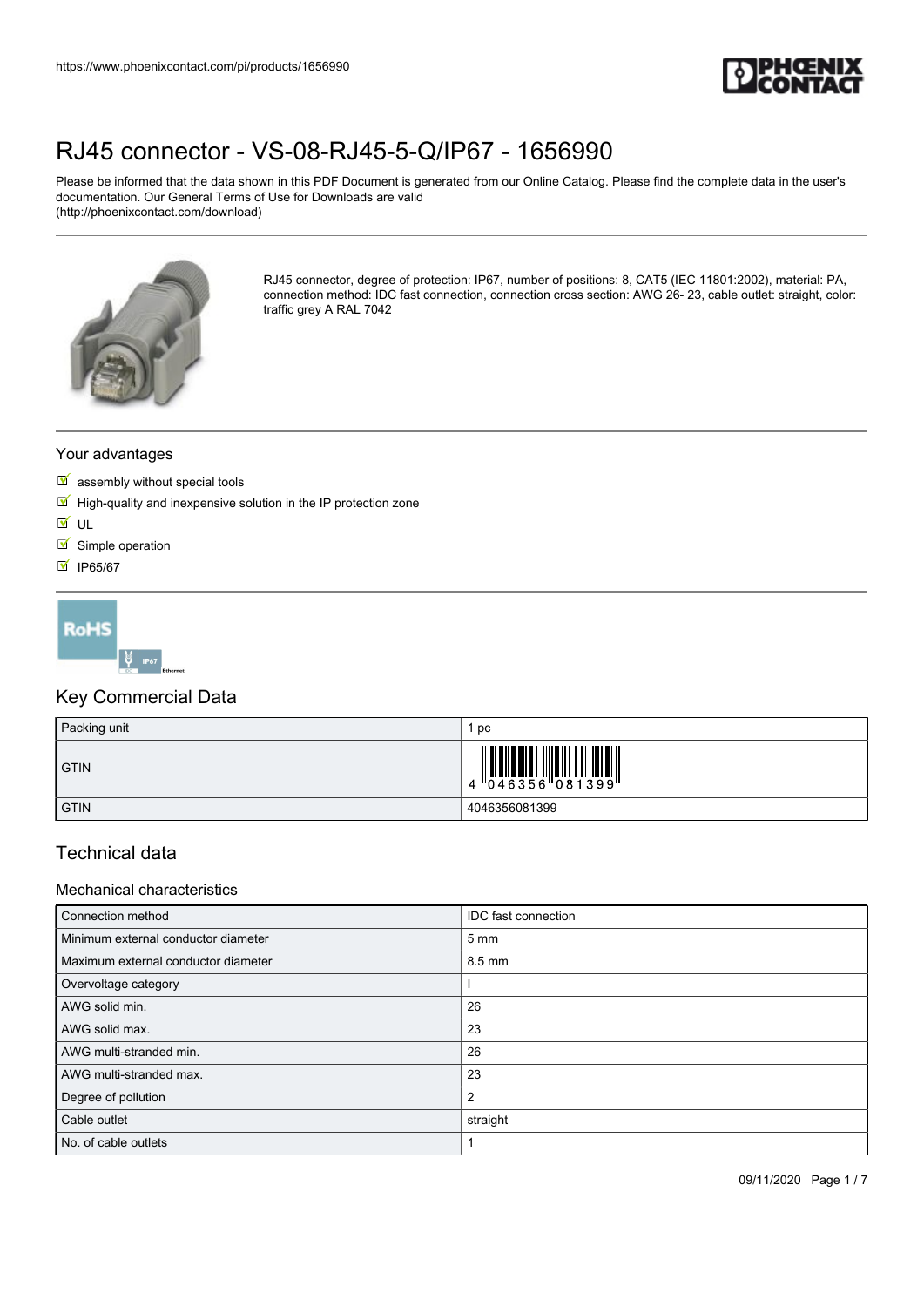

# Technical data

## Mechanical characteristics

| $\vert$ 0.14 mm <sup>2</sup> 0.36 mm <sup>2</sup> (solid)    |
|--------------------------------------------------------------|
| $\vert$ 0.14 mm <sup>2</sup> 0.36 mm <sup>2</sup> (flexible) |
| 31.7 <sub>q</sub>                                            |
| V <sub>0</sub>                                               |
|                                                              |

## Ambient conditions

| Ambient temperature (operation)         | 1 -20 °C … 70 °C . |
|-----------------------------------------|--------------------|
| Ambient temperature (assembly)          | i -5 °C … 55 °C ∶  |
| Ambient temperature (storage/transport) | -40 °C  70 °C      |

## Material data

| Contact surface material | Gold over nickel |
|--------------------------|------------------|
| Contact material         | Copper alloy     |
| Contact carrier material | <b>PC</b>        |
| Housing material         | PA               |
| Width                    | 38.4 mm          |
| Height                   | 22.8 mm          |
| Length                   | 77 mm            |

### Electrical characteristics

| Number of positions                     | 8                                           |
|-----------------------------------------|---------------------------------------------|
| Nominal voltage $U_N$                   | 48 V                                        |
| Transmission characteristics (category) | CAT5 (IEC 11801:2002)                       |
| GRP transmission properties             | CAT5 (IEC 11801:2002) CAT5 (IEC 11801:2002) |
| Rated current                           | 1.75A                                       |
| Overvoltage category                    |                                             |
| Degree of pollution                     | 2                                           |
| Contact resistance                      | $0.001 \Omega$ (Wire – IDC)                 |
|                                         | $0.005 \Omega$ (Litz wires – IDC)           |
| Rated voltage (III/3)                   | 72 V (DC)                                   |

### Standards and Regulations

| Connection in acc. with standard       | CUL            |
|----------------------------------------|----------------|
| Flammability rating according to UL 94 | V <sub>0</sub> |

## Environmental Product Compliance

| I REACh SVHC | Lead 7439-92-1                                                                                         |
|--------------|--------------------------------------------------------------------------------------------------------|
| China RoHS   | Environmentally Friendly Use Period = 50 years                                                         |
|              | For details about hazardous substances go to tab "Downloads",<br>Category "Manufacturer's declaration" |

## Drawings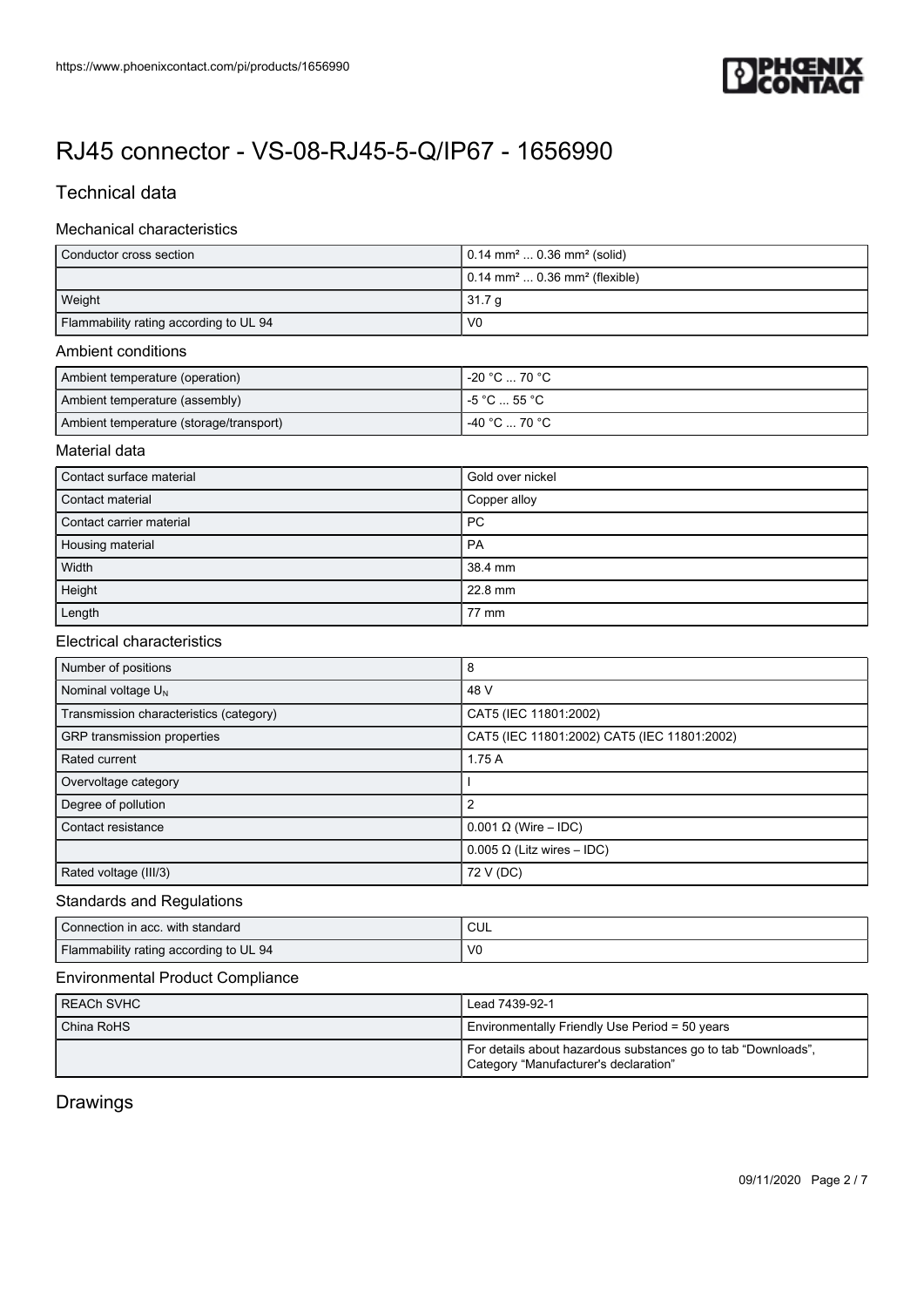

77 11



RJ45 connectors, IP67, QUICKON fast connection technology

## **Classifications**

### eCl@ss

| eCl@ss 10.0.1 | 27440101 |
|---------------|----------|
| eCl@ss 4.0    | 27260700 |
| eCl@ss 4.1    | 27260700 |
| eCl@ss 5.0    | 27260700 |
| eCl@ss 5.1    | 27260700 |
| eCl@ss 6.0    | 27260700 |
| eCl@ss 7.0    | 27440101 |
| eCl@ss 8.0    | 27440101 |
| eCl@ss 9.0    | 27440101 |

Dimensional drawing

ETIM

| <b>ETIM 2.0</b> | EC000764 |
|-----------------|----------|
| <b>ETIM 3.0</b> | EC001121 |
| <b>ETIM 4.0</b> | EC001121 |
| <b>ETIM 5.0</b> | EC002636 |
| <b>ETIM 6.0</b> | EC002636 |
| <b>ETIM 7.0</b> | EC002636 |

## UNSPSC

| UNSPSC 6.01          | 31261501 |
|----------------------|----------|
| <b>UNSPSC 7.0901</b> | 31261501 |
| UNSPSC 11            | 31261501 |
| <b>UNSPSC 12.01</b>  | 31261501 |

09/11/2020 Page 3 / 7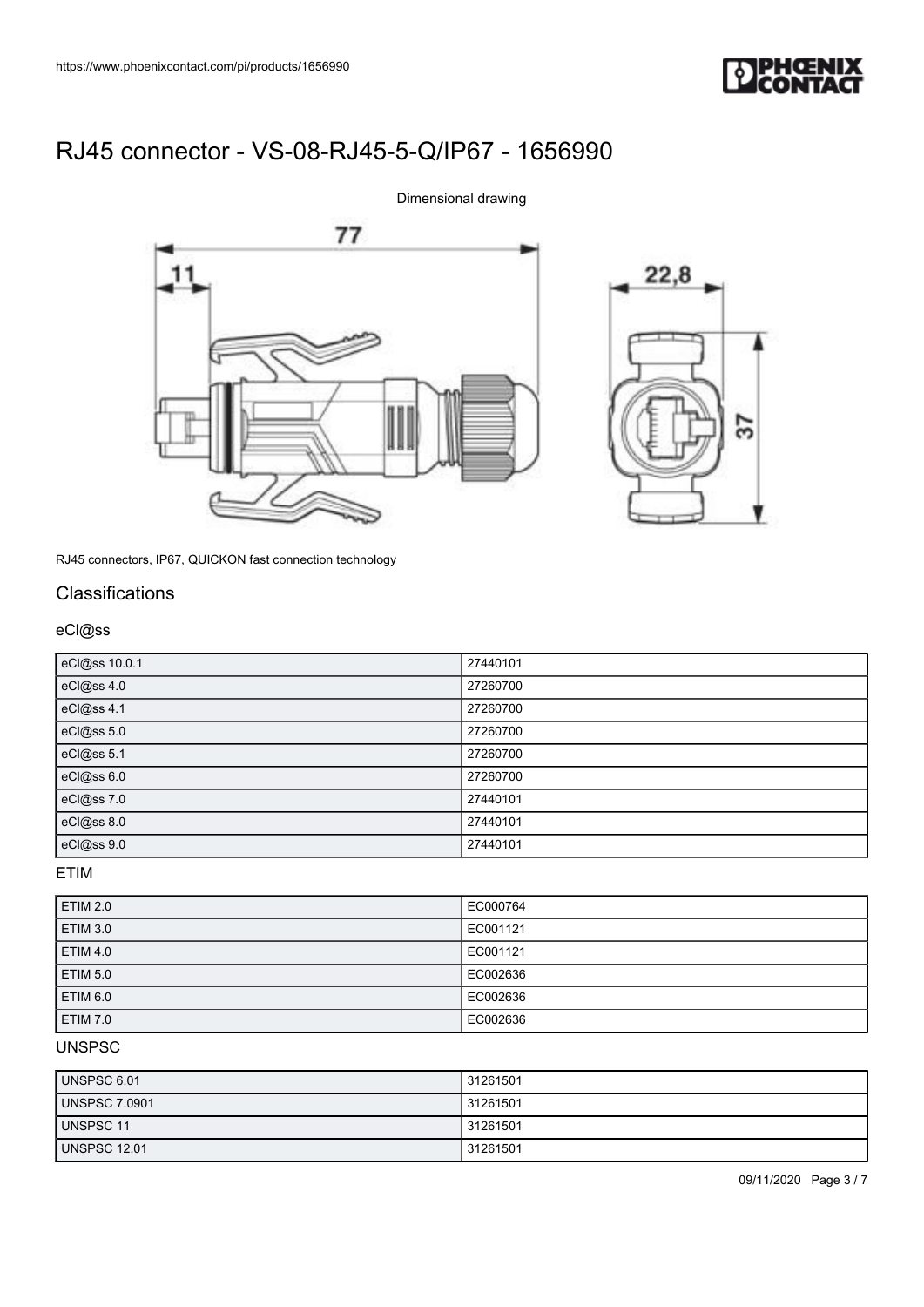

# **Classifications**

## UNSPSC

| UNSPSC 13.2        | 39121409 |
|--------------------|----------|
| <b>UNSPSC 18.0</b> | 39121409 |
| <b>UNSPSC 19.0</b> | 39121409 |
| UNSPSC 20.0        | 39121409 |
| <b>UNSPSC 21.0</b> | 39121409 |

# Approvals

### Approvals

### Approvals

UL Recognized / cUL Recognized / EAC / cULus Recognized

### Ex Approvals

 $\overline{1}$ 

## Approval details

| UL Recognized<br>A7        | http://database.ul.com/cgi-bin/XYV/template/LISEXT/1FRAME/index.htm |       | <b>FILE E 118976</b> |
|----------------------------|---------------------------------------------------------------------|-------|----------------------|
|                            |                                                                     |       |                      |
| Nominal voltage UN         |                                                                     | 50 V  |                      |
| Nominal current IN         |                                                                     | 1.75A |                      |
| Im <sup>2</sup> /AWG/kcmil |                                                                     | 22    |                      |

| cUL Recognized             | $\boldsymbol{M}$ | http://database.ul.com/cgi-bin/XYV/template/LISEXT/1FRAME/index.htm |       | <b>FILE E 118976</b> |
|----------------------------|------------------|---------------------------------------------------------------------|-------|----------------------|
|                            |                  |                                                                     |       |                      |
| Nominal voltage UN         |                  |                                                                     | 50 V  |                      |
| Nominal current IN         |                  |                                                                     | 1.75A |                      |
| mm <sup>2</sup> /AWG/kcmil |                  |                                                                     | 22    |                      |

| EAC | <b>COL</b><br><b>CUL</b> | B.01687 |
|-----|--------------------------|---------|
|     |                          |         |



09/11/2020 Page 4 / 7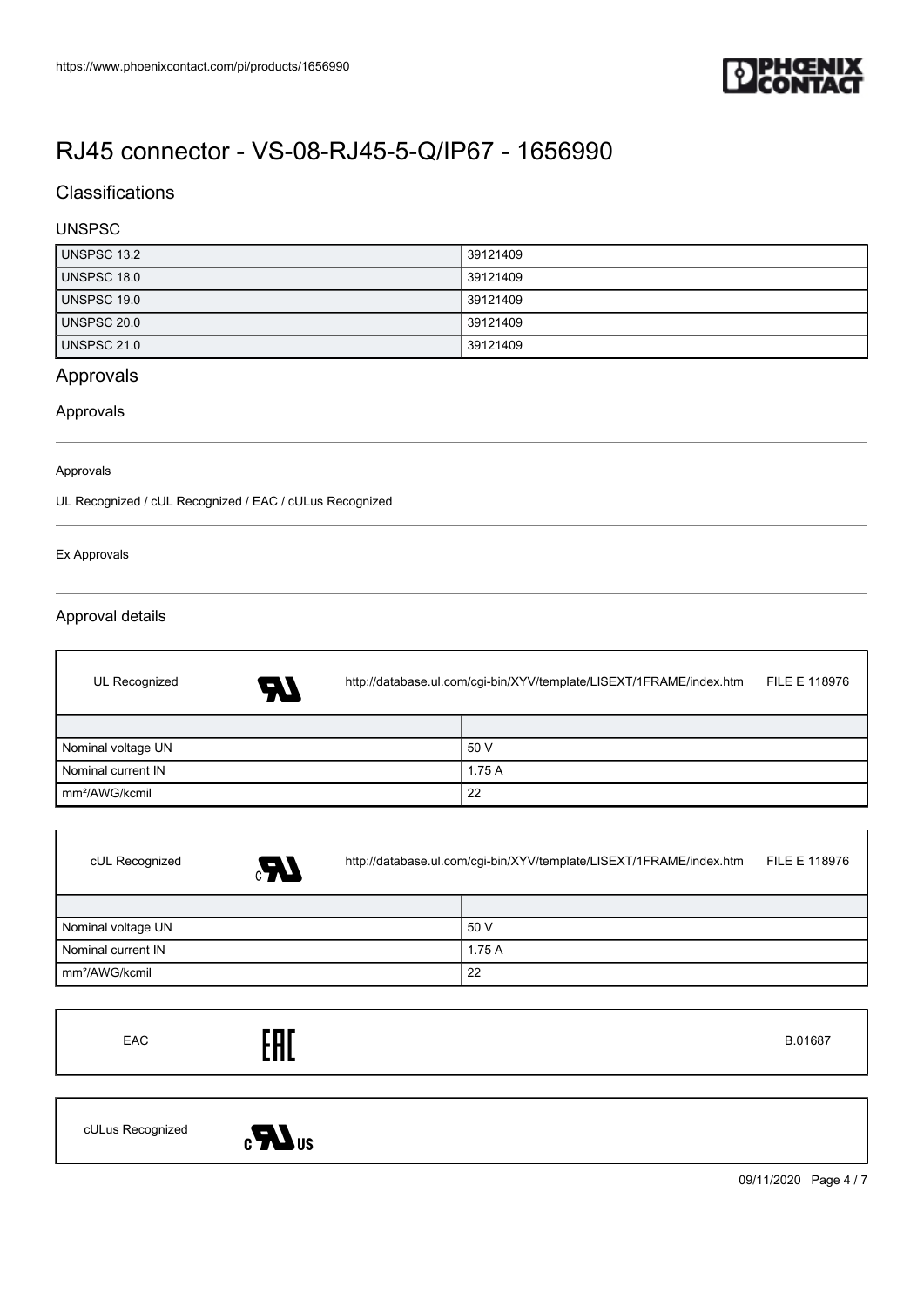

### Accessories

Accessories

Data plug

[RJ45 socket insert - VS-08-BU-RJ45/KA/LSA - 1689459](https://www.phoenixcontact.com/de/products/1689459)



RJ45 socket insert, modular (Keystone), CAT5e, 8-pos., shielded, with cable connection (LSA), for solid wires AWG 26 ... 22

[Ethernet panel mounting frames - VS-08-A-RJ45/MOD-1-IP67-SETLSA - 1652402](https://www.phoenixcontact.com/de/products/1652402)



RJ45 panel mounting frame, IP67, modular (keystone), for rectangular mounting cutouts, with seal, without mounting screws, with modular RJ45 socket insert, CAT5e, socket to LSA

[RJ45 coupling - VS-08-KU-IP67 - 1689268](https://www.phoenixcontact.com/de/products/1689268)



RJ45 coupling, IP67, CAT5e, with protective cover, color: gray

Female insert

[RJ45 coupling - VS-08-BU-RJ45/BU - 1689064](https://www.phoenixcontact.com/de/products/1689064)



RJ45 coupling, degree of protection: IP20, number of positions: 8, 1 Gbps, CAT5 (IEC 11801:2002), material: Fiberglass, PBT, connection method: Female, Keystone

[RJ45 socket insert - VS-08-BU-RJ45-6/KA/LSA - 1653168](https://www.phoenixcontact.com/de/products/1653168)



RJ45 socket insert, modular (Keystone), CAT6, 8-pos., shielded, with cable connection (LSA), for litz and solid wires AWG 26 ... 22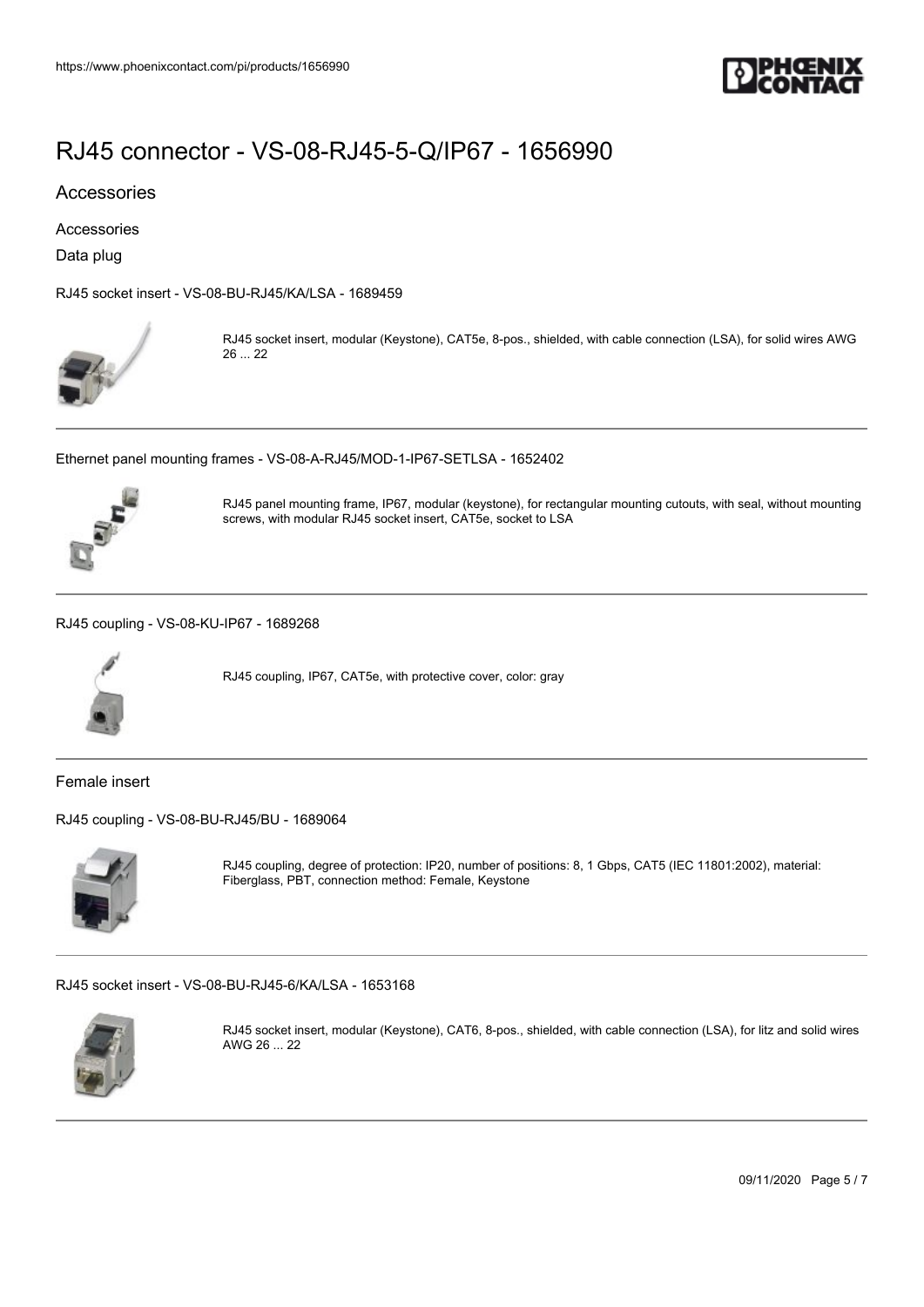

## Accessories

[RJ45 socket insert - VS-08-BU-RJ45-6-MOD/BU - 1653155](https://www.phoenixcontact.com/de/products/1653155)



RJ45 socket insert, degree of protection: IP20, number of positions: 8, 1 Gbps, CAT6, material: Zinc die-cast, connection method: 2x RJ45, Keystone

#### [RJ11 socket insert - VS-RJ11-BU-MOD/BU - 1656356](https://www.phoenixcontact.com/de/products/1656356)



Socket insert RJ11, modular system (Keystone), 6-pos., unshielded

### Panel mounting frame

[Panel mounting frames - VS-08-A-RJ45/MOD-1-IP67 - 1689080](https://www.phoenixcontact.com/de/products/1689080)



RJ45 panel mounting frame, IP67, for modular socket inserts (Keystone), for square panel cutout, with grommet, without mounting screws, color: gray

[Panel mounting frames - VS-08-A-RJ45/MOD-1-R-IP67 - 1689844](https://www.phoenixcontact.com/de/products/1689844)



RJ45 panel mounting frame, IP67, for modular socket inserts (Keystone), for round panel cutout, with grommet, with thread and union nut, color: gray

#### [Panel mounting frames - VS-08-A-RJ45/LP-1-IP67 - 1689446](https://www.phoenixcontact.com/de/products/1689446)



RJ45 panel mounting frame, IP67, for PCB connection, for square panel cutout, with grommet, without mounting screws, color: gray

Protective cover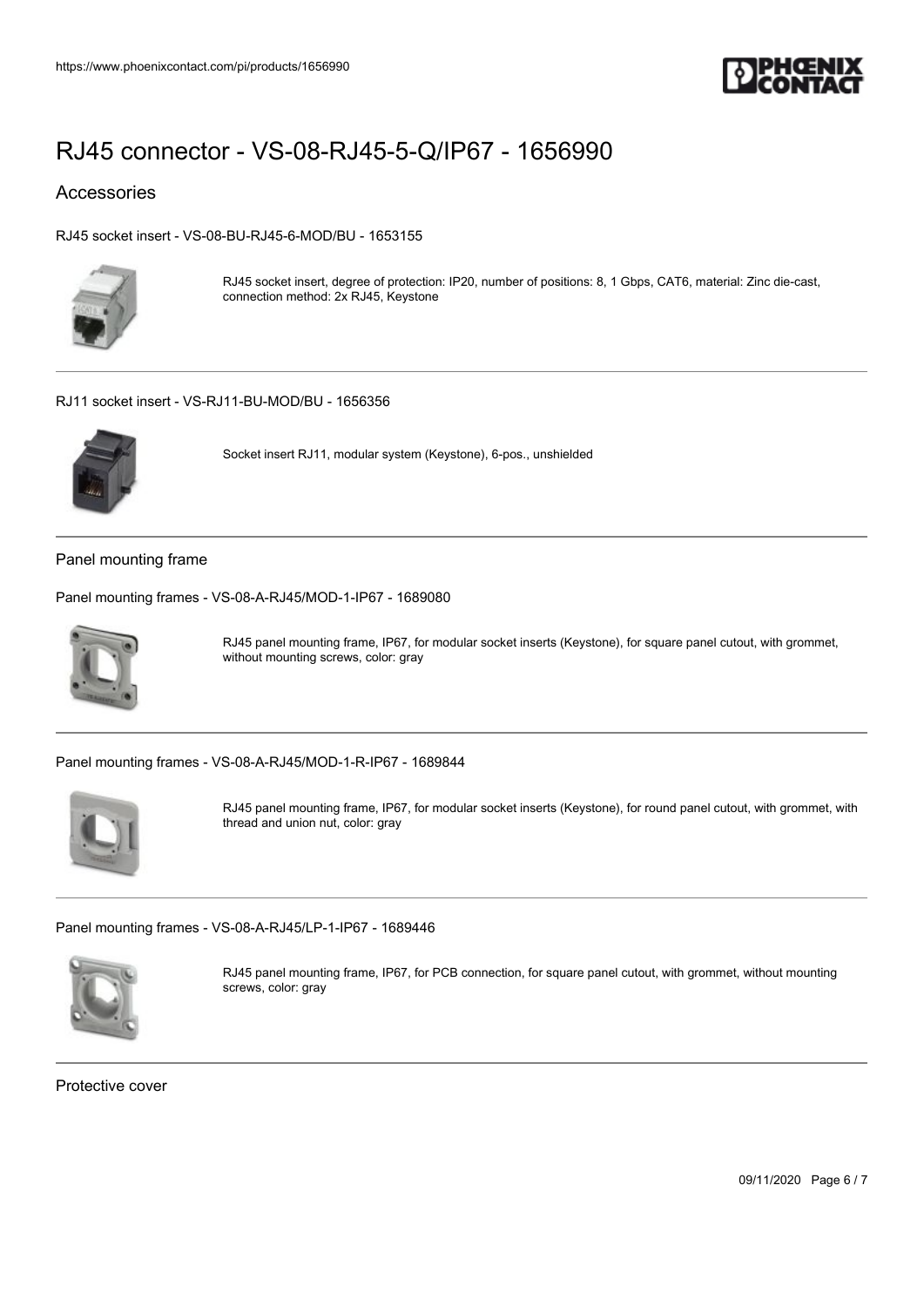

## Accessories

[Protective covers - VS-SCRJ-PC - 1653757](https://www.phoenixcontact.com/de/products/1653757)



IP67 protective cover, for covering the male inserts in the sleeve housings IP67, VS-SC-RJ-..., VS-04-..., VS-06-... and VS-08-...

Phoenix Contact 2020 © - all rights reserved http://www.phoenixcontact.com

PHOENIX CONTACT GmbH & Co. KG Flachsmarktstr. 8 32825 Blomberg **Germany** Tel. +49 5235 300 Fax +49 5235 3 41200 http://www.phoenixcontact.com